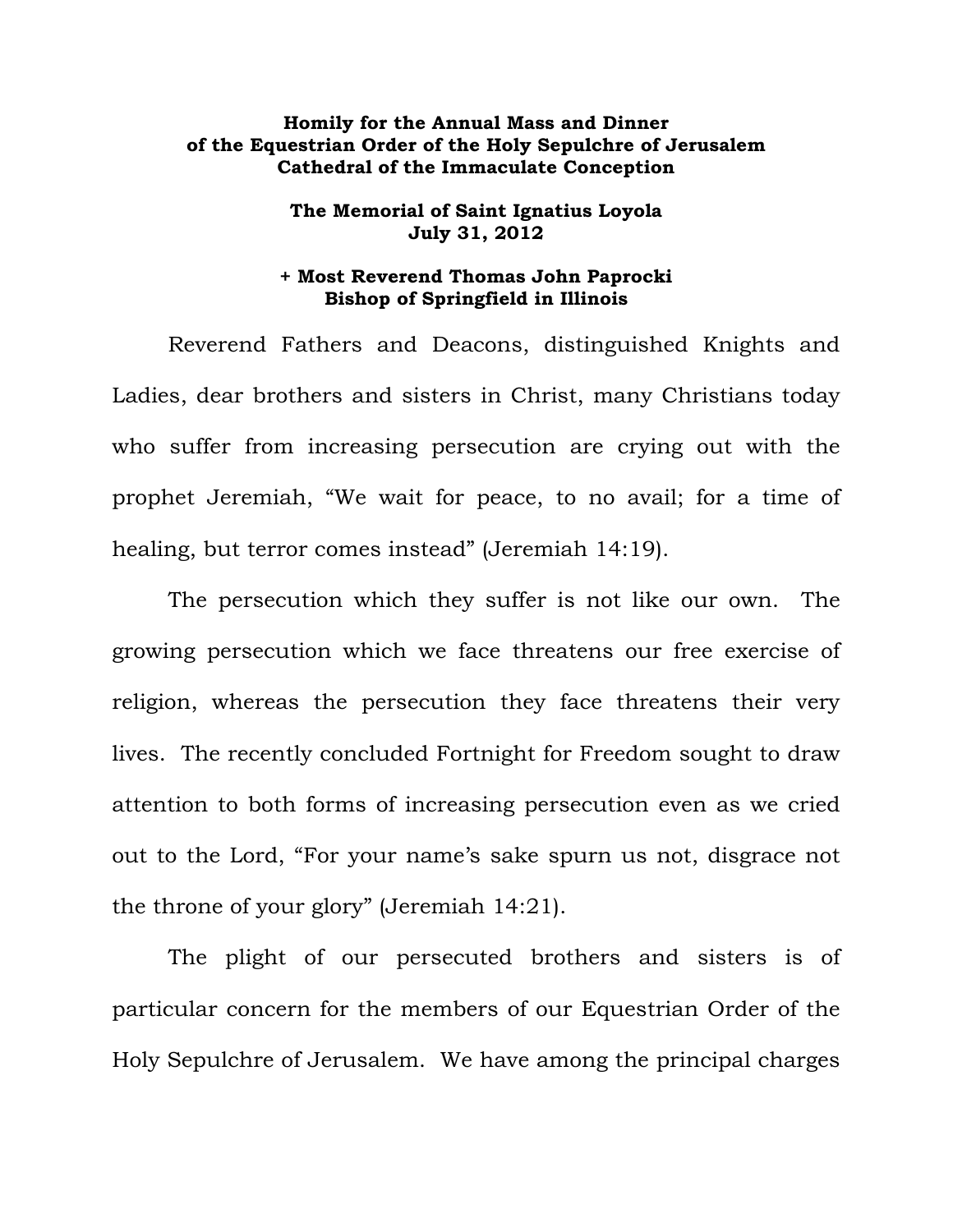of our Order the duty "to support the preservation and propagation of the Faith in those lands" and "to uphold the rights of the Catholic Church in the Holy Land." Indeed, it was in the defense and protection of this very land and her people that our Order found its origins and purpose nine centuries ago.

 It is, then, to the plight of the Christians in the Middle East and elsewhere that I wish to direct your attention this evening. Gathered here at the altar of the Lord we are united in Jesus Christ with our fellow Christians at this moment in a most profound way.

 A recent article in *The Wall Street Journal* highlighted the growing persecution of Christians. The authors, Ben Cohen and Episcopalian Father Keith Roderick, rightly note:

Despite the increasing ferocity with which Christians are targeted – church bombings in Nigeria, discrimination in Egypt (where Christians have been imprisoned for building or repairing churches), beheadings in Somalia – Americans remain largely unaware of how bad the situation has become, particularly in the Islamic world and in communist countries like China and North Korea.<sup>1</sup>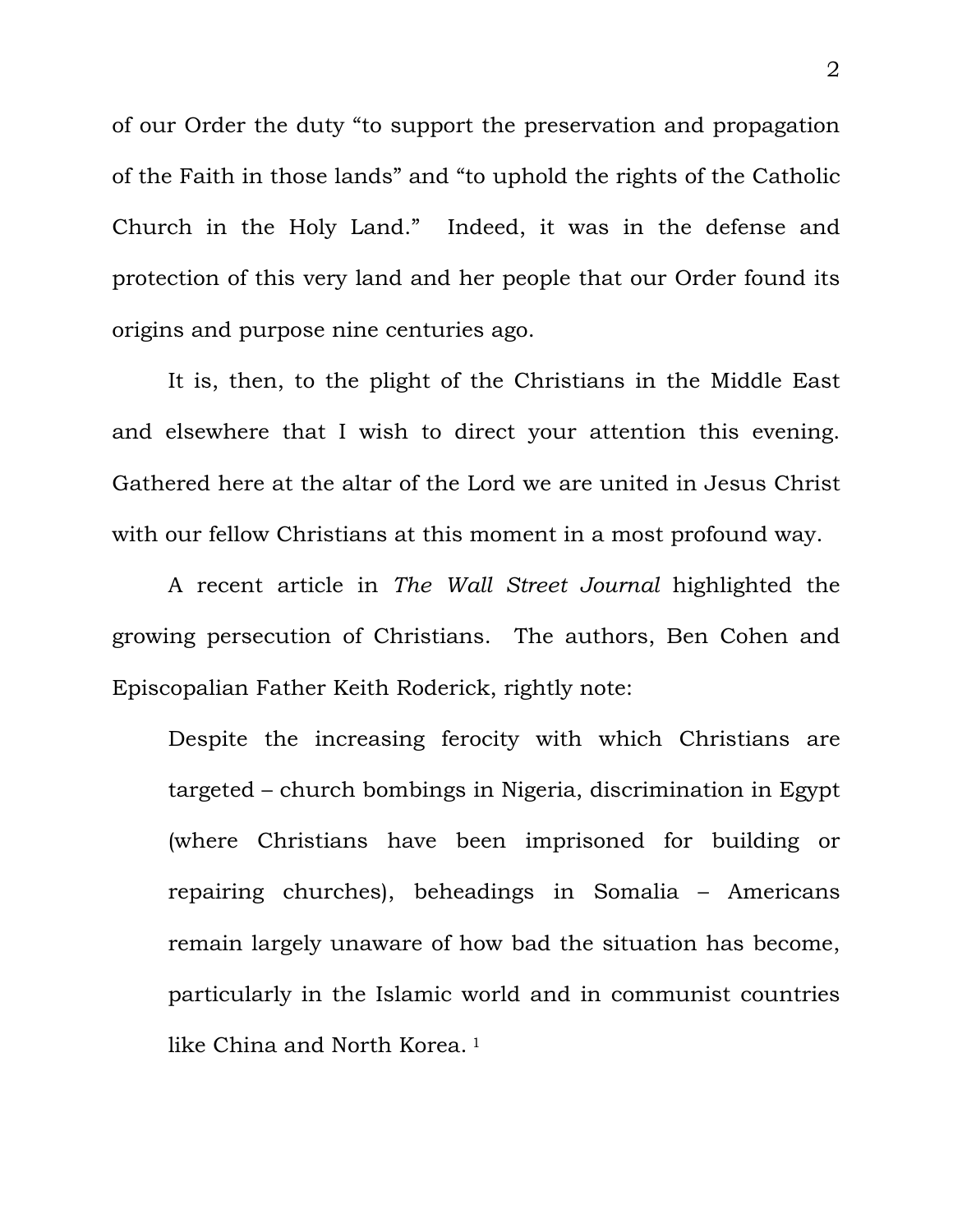What is more, they point out, "Christian leaders in Muslim countries are concerned with surviving from one day to the next."

 In his homily to conclude the Fortnight for Freedom, Archbishop Charles J. Chaput, O.F.M., Cap. challenged his hearers, saying, "The only question that finally matters is this one: *Will we live wholeheartedly for Jesus Christ?* If so, then we can be a source of freedom for the world. If not, nothing else will do."2 I ask you, Knights and Ladies of the Holy Sepulchre: Are you a source of freedom in the world? Are others freer because of your adherence to Jesus Christ?

 I remind you of the solemn promise you made when the one who received you into the Order said: "Receive this sword that must remind you to defend Christ's Holy Church and to strive to guard and protect the Divine Redeemer's earthly land, and always remember that the Kingdom of God is not conquered with the Sword, but with faith and charity."3 Each of us must seriously consider what we are doing to secure the religious liberty of our brothers and sisters in the Holy Land and throughout the world.

 We might be tempted to think this grave difficulty is something beyond us and outside of our influence, but we are bound to our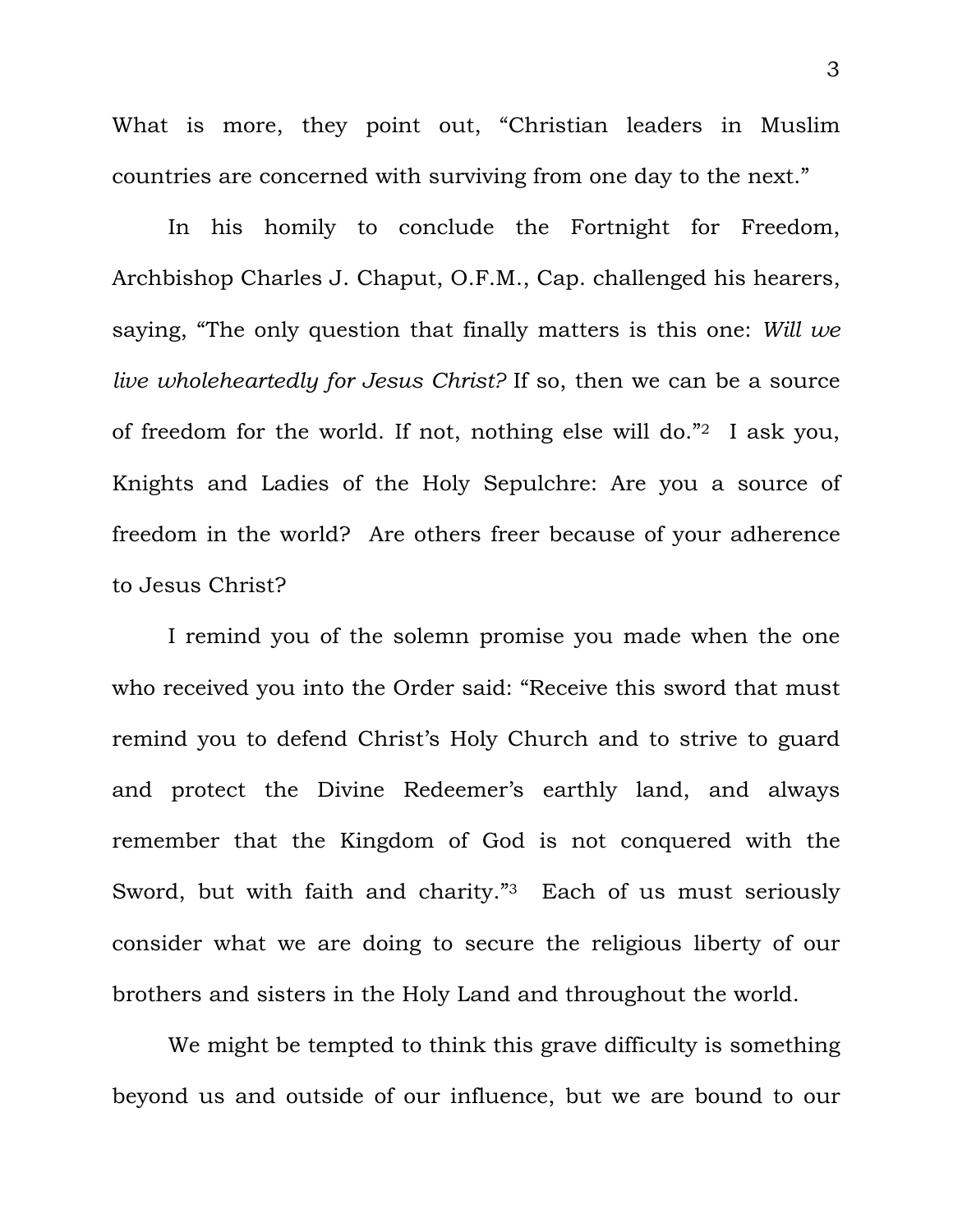fellow Christians and share in their sufferings; we must act in their behalf!

 We must remember them daily in our prayers, crying out in the words of the Psalm: "Help us, O God our savior, because of the glory of your name" (Psalm 78:9)! But we must also remember the teaching of Saint James: "If a brother or sister is poorly clothed and in lack of daily food, and one of you says to them, 'Go in peace, be warmed and filled,' without giving them the things needed for the body, what does it profit" (James 2:16)? As necessary as our prayers are, there is more that we must do.

 Cohen and Roderick are right to suggest that we can assist our persecuted brethren "not by engaging in bland dialogues but by compelling those who rule them to respect their right to worship, as well as their desire to stem the flood of Christians fleeing oppression for safer havens elsewhere.4"

 We must continually raise to the attention of heads of state, ambassadors, diplomats, and civic leaders the plight of those suffering for the faith of Jesus Christ. We must insist that they be protected and that their religious liberty be assured; until then, we must rest. As Knights and Ladies of the Holy Sepulchre, this is our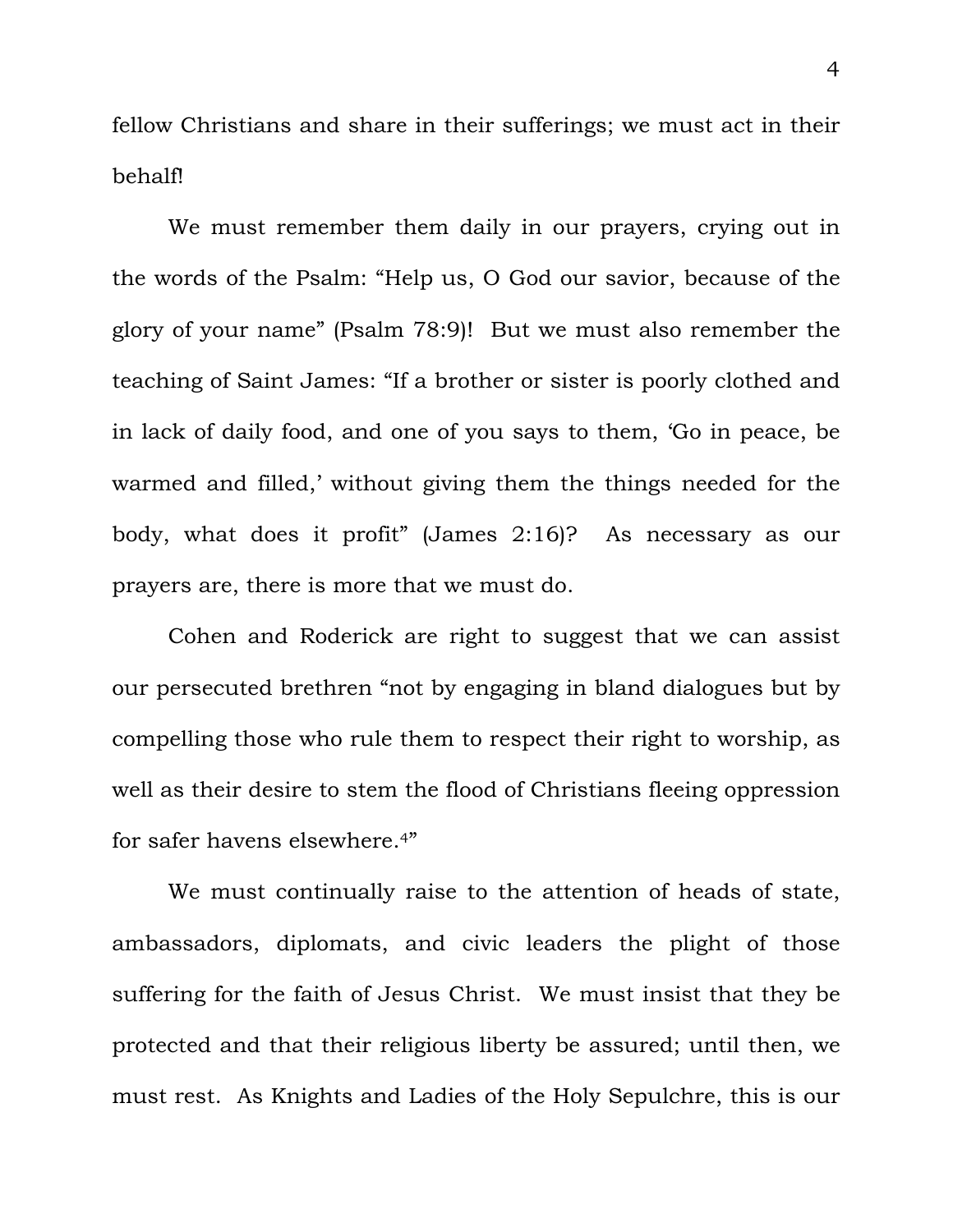solemn duty. These words of the Psalm must be our own: "If I forget you, O Jerusalem, let my right hand wither" (Psalm 137:5)!

 I urge you, then, to "be faithful and valiant Soldiers of Our Lord Jesus Christ, Knights of the Holy Sepulchre, strong and brave, to be one day admitted to His celestial court."5 And you, Ladies of the Holy Sepulchre, I urge you to "let your actions and your mind be turned to the Land of the Redeemer and take care that His Holy Name be spread and loved everywhere, so that you may merit for yourselves the praise of the Risen Lord."6

 The example of Saint Ignatius of Loyola, whose memory the Church honors today, shows us the way forward. As a young man, Saint Ignatius was enamored of tales of military conquest and glory and put himself in the service of the Duke of Najara and Viceroy of Navarre. He was captured in 1521 in the siege of Pamplona after a cannonball struck one of his legs.

 He spent his time recuperating by reading an account of the life of Christ and a collection of the lives of the saints. After some time he became engrossed in the lives of these knights of God who fought not with physical weapons but with a life lived in obedience to Christ.